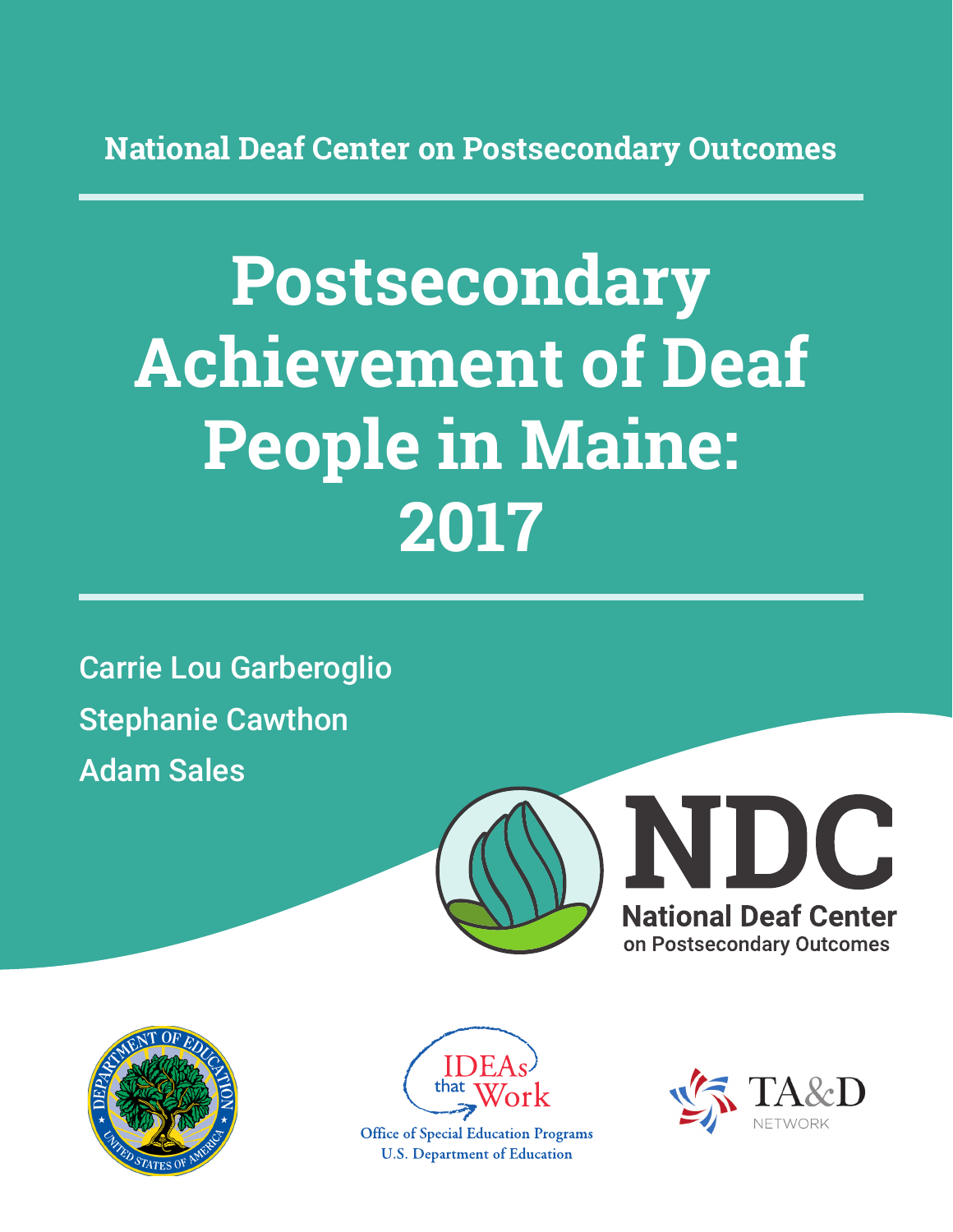This document was developed under a grant from the U.S. Department of Education, OSEP #HD326D160001. However, the contents do not necessarily represent the policy of the U.S. Department of Education, and you should not assume endorsement by the federal government.

2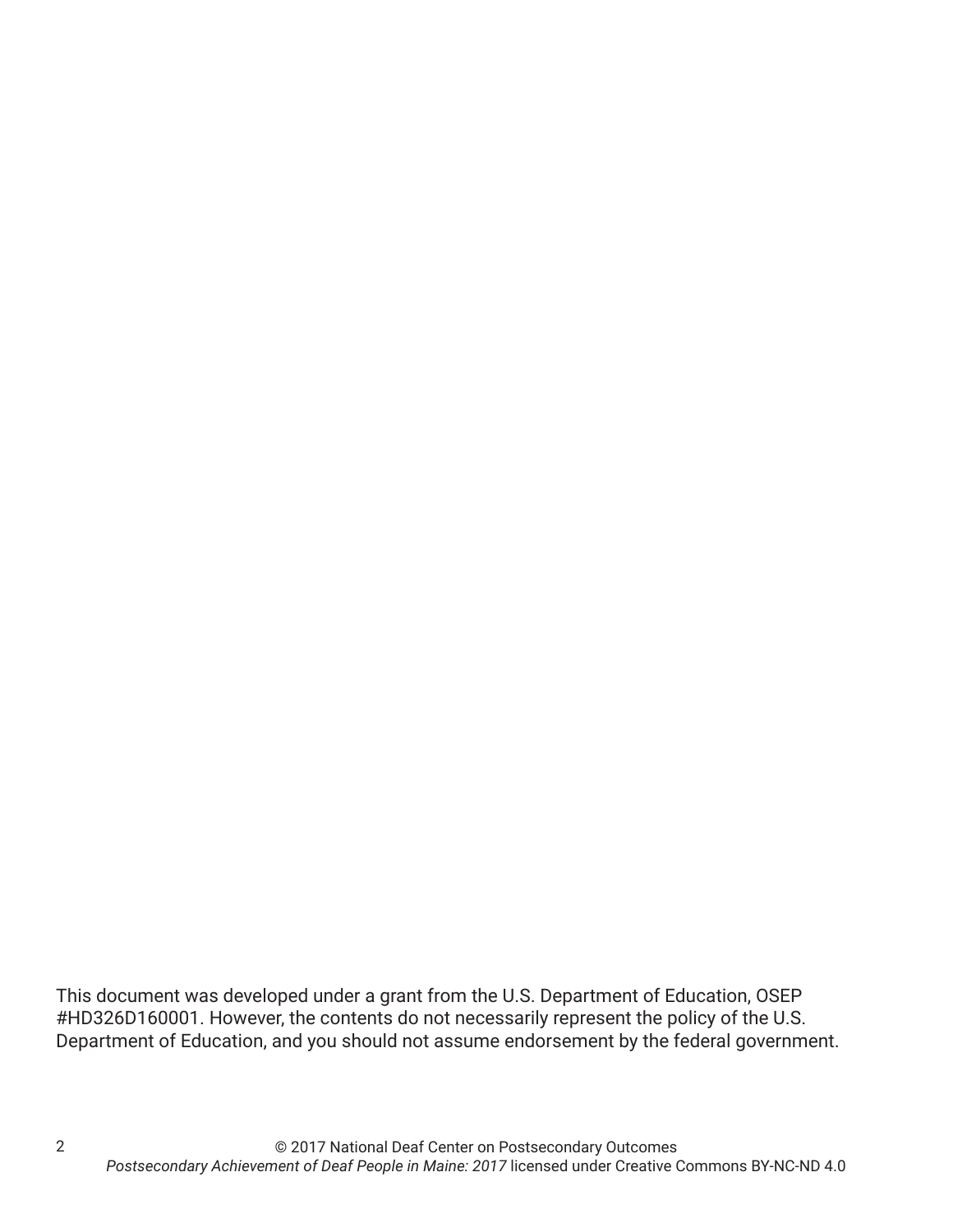Postsecondary experiences of deaf people vary widely across the nation. National reports about educational attainment and employment are available at nationaldeafcenter.org (Garberoglio, Cawthon, & Bond, 2016; Garberoglio, Cawthon, & Sales, 2017). This report provides current estimates of postsecondary achievement in Maine. We used 5-year estimates of data from the American Community Survey (ACS), a national survey conducted by the U.S. Census Bureau, to generate the findings in this report. More information about this dataset and the analyses are shared in the Methods section at the end of this report.

## **EDUCATIONAL ATTAINMENT**

In the United States, deaf people attained lower levels of education than their hearing peers in 2015, according to national educational attainment data (Garberoglio et al., 2017). Educational attainment also varied across gender, race, and ethnicity.



In this report, we use the term *deaf* in an all-encompassing manner to include individuals who identify as Deaf, hard of hearing, hearing impaired, late deafened, and deafdisabled.

© 2017 National Deaf Center on Postsecondary Outcomes *Postsecondary Achievement of Deaf People in Maine: 2017* licensed under Creative Commons BY-NC-ND 4.0

**In Maine,**

**3.4%**

**of 25–64 year**

**olds are deaf.**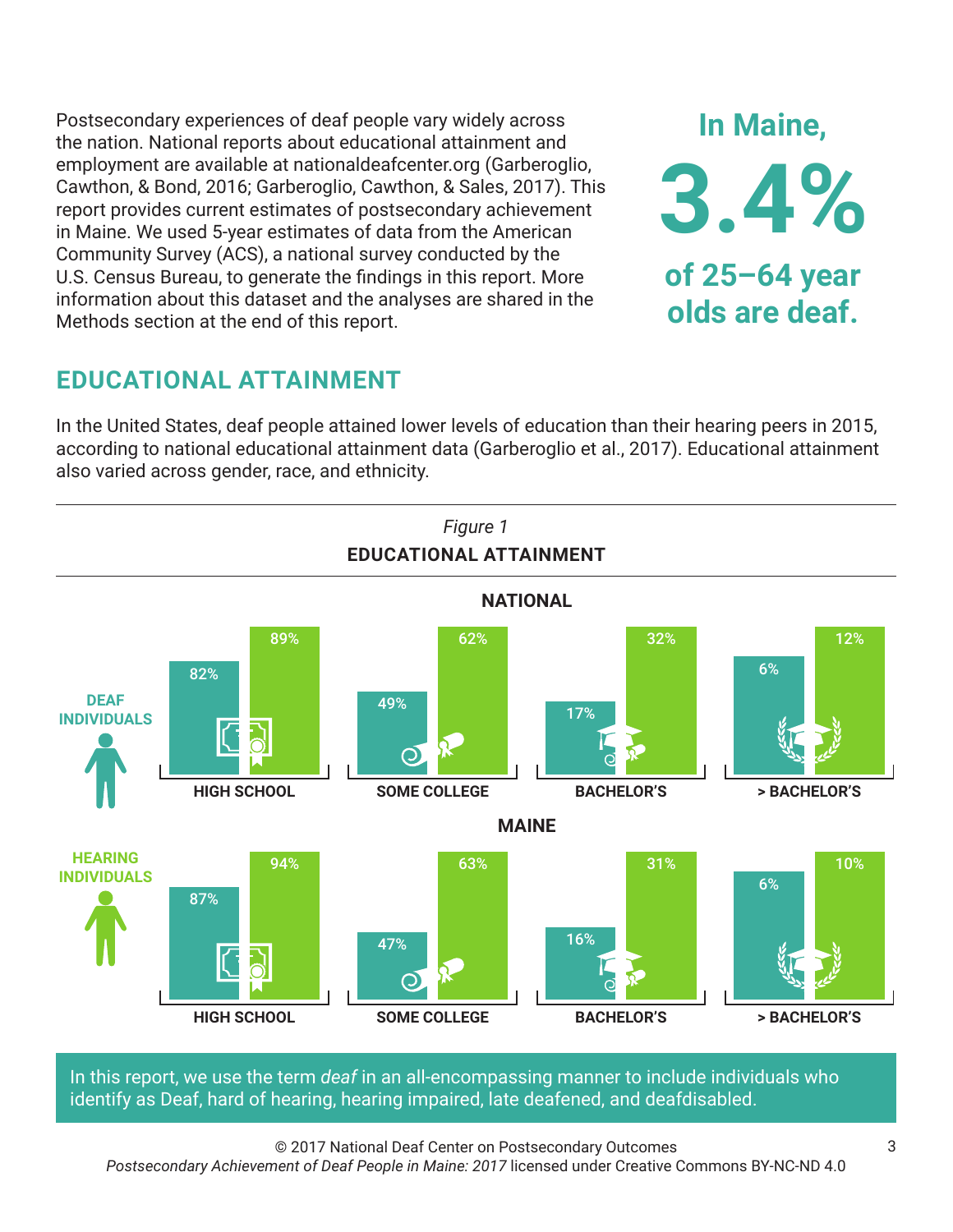#### *Figure 2* **EDUCATIONAL ATTAINMENT IN MAINE BY GENDER HIGH SCHOOL SOME COLLEGE BACHELOR'S > BACHELOR'S HEARING** FEMALE **DEAF** 87% 93% 87% 96% 43% 58% 53% 67% 13% 28% 22% 33% 4% 9% 9% 11%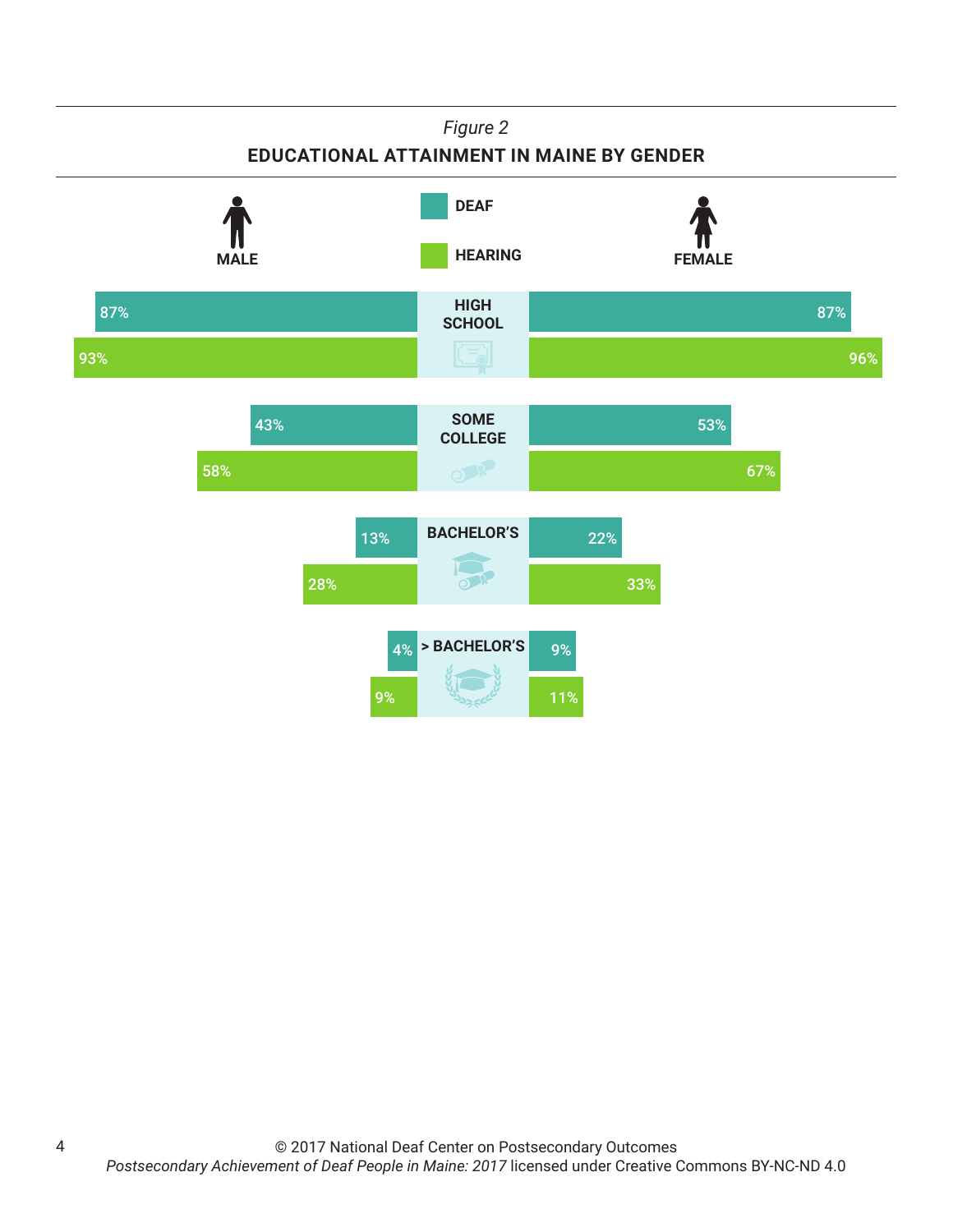#### *Figure 3*

**EDUCATIONAL ATTAINMENT IN MAINE BY RACE AND ETHNICITY**



A large percentage of deaf individuals have additional disabilities, and each combination of which results in unique strengths and challenges. Educational attainment rates vary by type of disability. Across the nation, deaf individuals with any type of additional disability reported lower educational attainment levels.

| Figure 4<br>EDUCATIONAL ATTAINMENT BY DISABILITY |                              |                               |                   |              |
|--------------------------------------------------|------------------------------|-------------------------------|-------------------|--------------|
|                                                  | <b>HIGH</b><br><b>SCHOOL</b> | <b>SOME</b><br><b>COLLEGE</b> | <b>BACHELOR'S</b> | > BACHELOR'S |
| DEAF + NO ADDITIONAL DISABILITY                  | 94%                          | 53%                           | 22%               | 9%           |
| DEAF + ANY ADDITIONAL DISABILITY                 | 80%                          | 40%                           | 10%               | 3%           |
| <b>DEAFBLIND</b>                                 | 76%                          | 32%                           | 9%                | 2%           |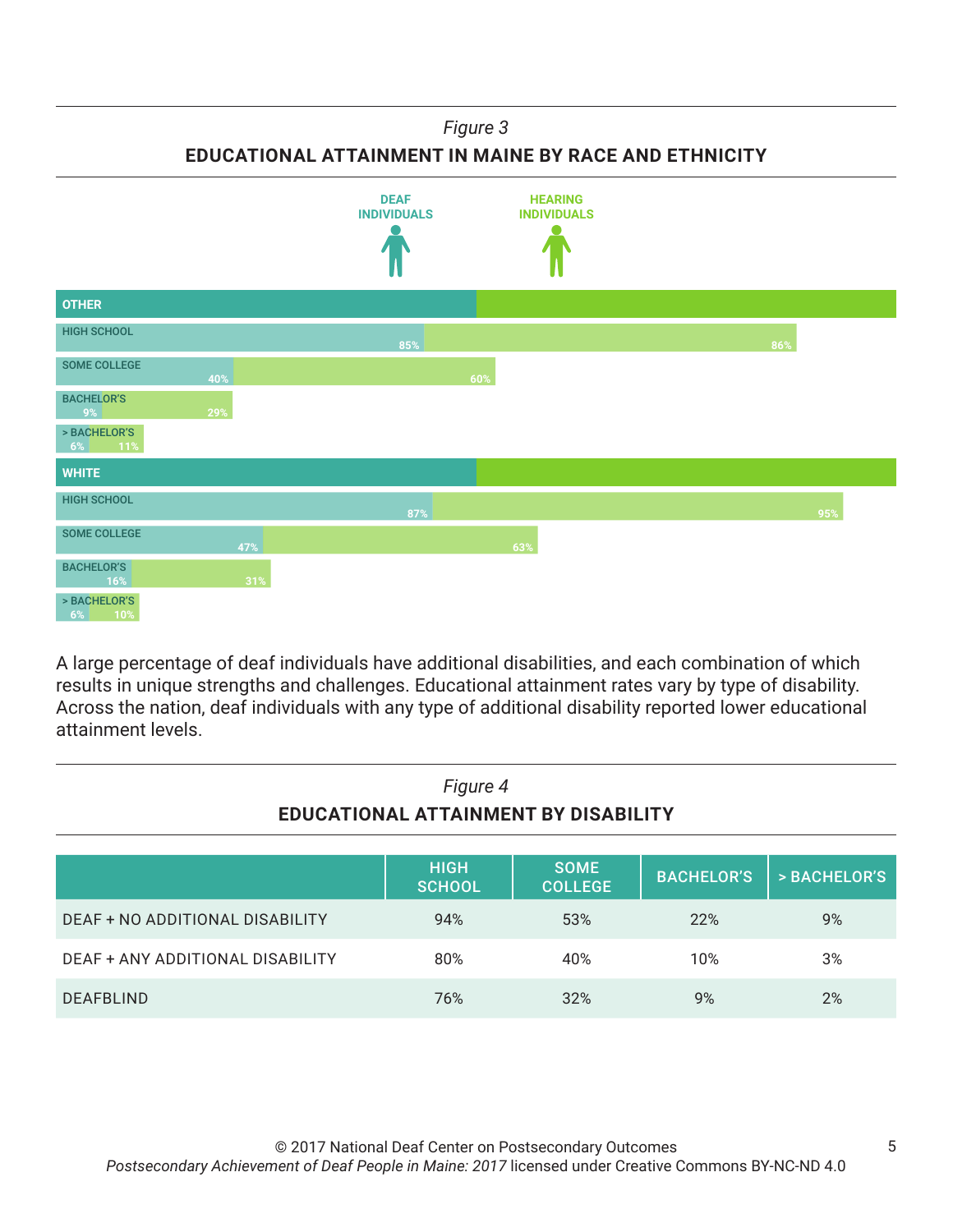## **EMPLOYMENT RATES**

National employment statistics show lower employment rates among deaf individuals. Almost half of deaf people are not in the labor force (Garberoglio, Cawthon, & Bond, 2016). Employment rates also vary by gender, race, and ethnicity.

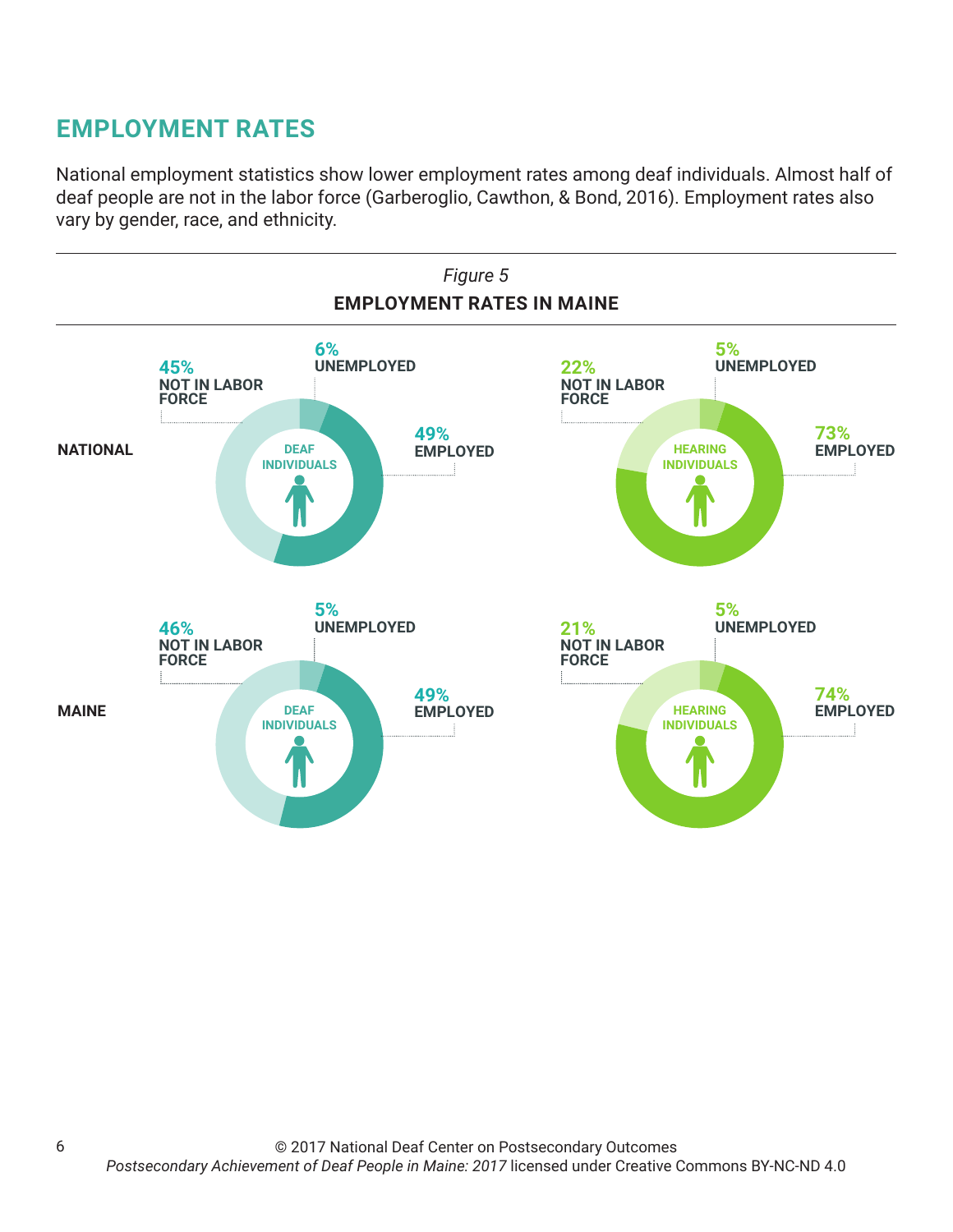



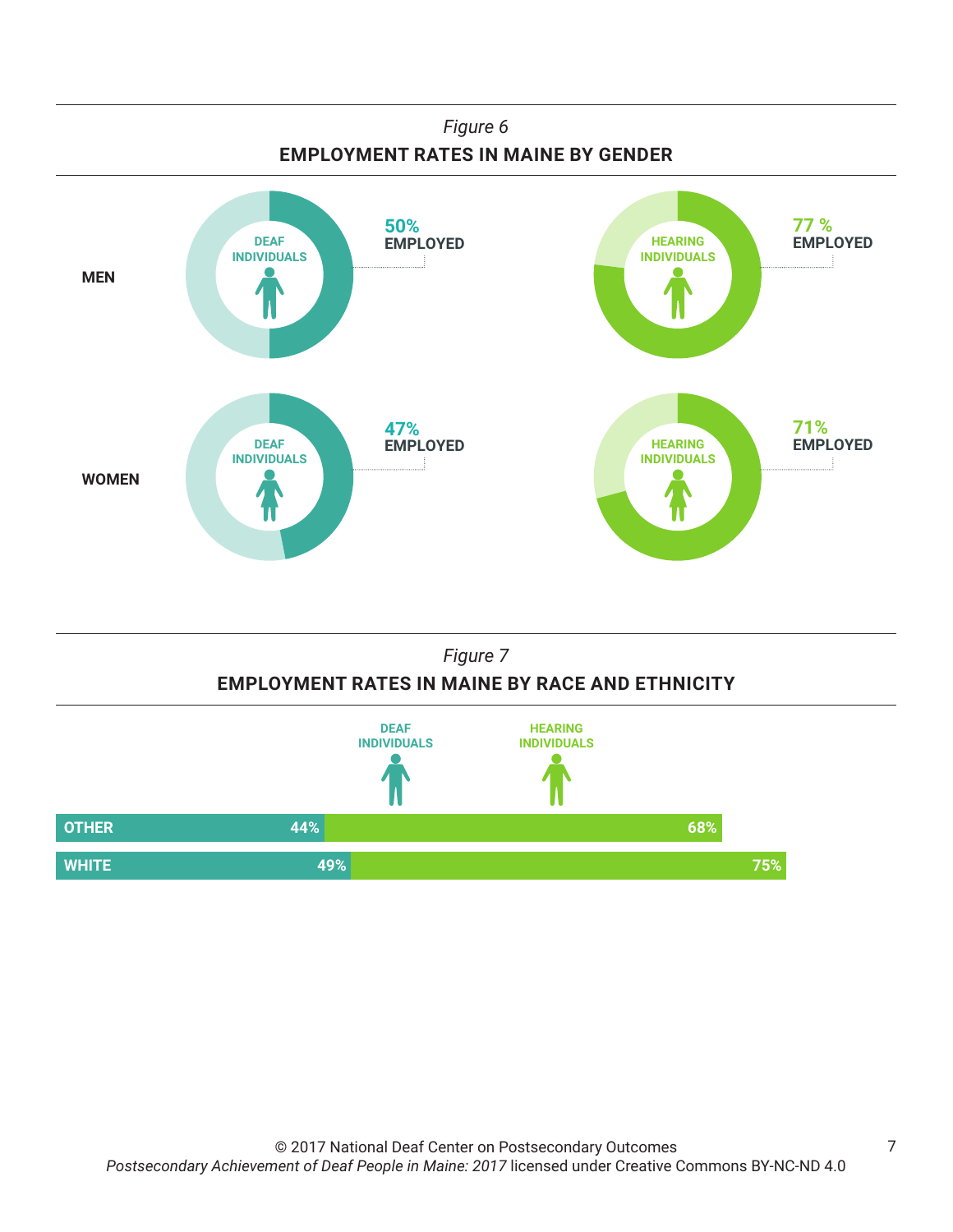## *Figure 8* **EMPLOYMENT RATES IN MAINE BY DISABILITY**



## **SUPPLEMENTAL SECURITY INCOME**

Deaf individuals receive supplemental security income (SSI) benefits at different rates across the nation. 11.9% of deaf people ages 25–64 in the U.S. receive SSI benefits. In Maine, 13.8% of deaf people receive SSI benefits.

## **EARNINGS**

National data show lower median earnings among deaf individuals who were employed full time. Earnings also vary across gender, race, ethnicity, and disability status.



© 2017 National Deaf Center on Postsecondary Outcomes

*Postsecondary Achievement of Deaf People in Maine: 2017* licensed under Creative Commons BY-NC-ND 4.0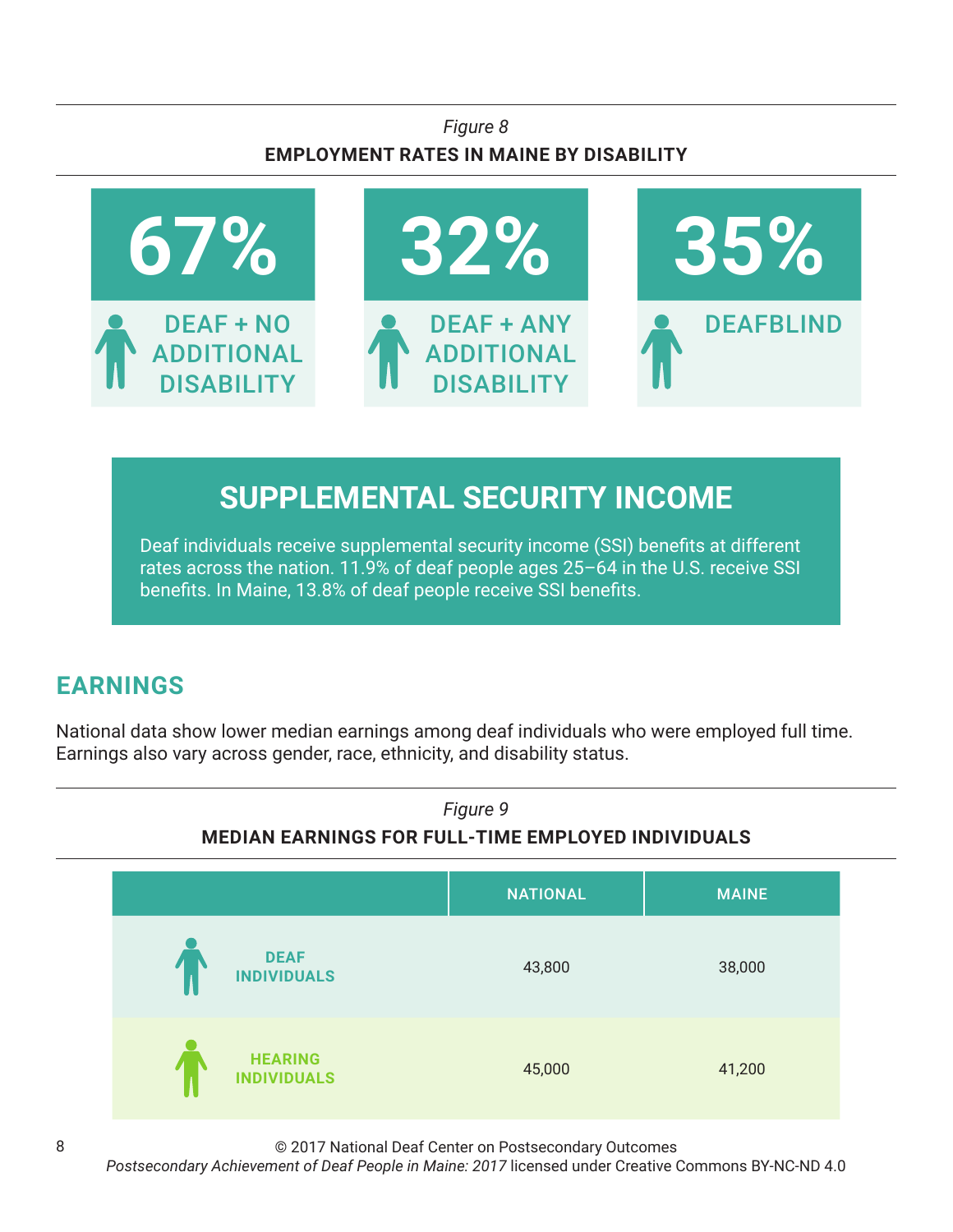*Figure 10*

### **MEDIAN EARNINGS FOR FULL-TIME EMPLOYED INDIVIDUALS IN MAINE BY GENDER**



*Figure 11*

**MEDIAN EARNINGS FOR FULL-TIME EMPLOYED INDIVIDUALS IN MAINE BY RACE AND ETHNICITY**



*Figure 12*

#### **MEDIAN EARNINGS FOR FULL-TIME EMPLOYED INDIVIDUALS IN MAINE BY DISABILITY**



© 2017 National Deaf Center on Postsecondary Outcomes *Postsecondary Achievement of Deaf People in Maine: 2017* licensed under Creative Commons BY-NC-ND 4.0